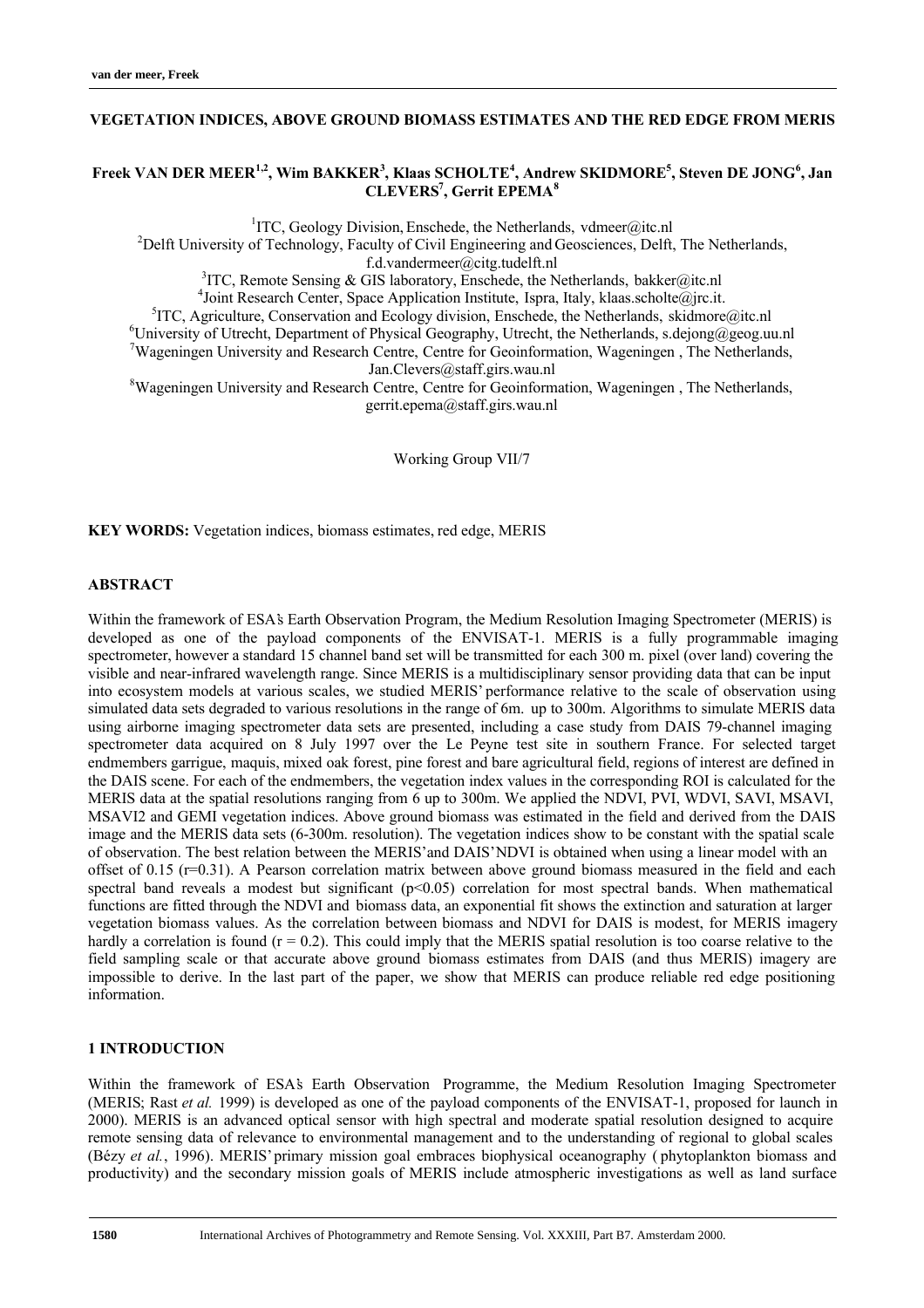processes. The capabilities of MERIS for oceanic studies have been widely investigated, here we study the use of MERIS for land applications. Some work on this topic has been conducted. In this paper we present the results of a study of the MERIS vegetation index and biomass estimates at various spatial scales of observation. MERIS data is simulated using airborne imaging spectrometer data from the DAIS 7915 imager.



Figure 1. NDVI results emphasizing the spectral domain for garrigue, maquis, mixed oak forest, pine forest and a bare agricultural field (abandoned vine yard, ploughed) at different spatial scales (symbol for the endmembers: garrigue = diamond, maquis = square, mixed oak forest = triangle, pine forest = cross, bare agricultural field = star).

# **2 MERIS SIMULATION USING DAIS AIRBORNE DATA**

Spectral simulation is possible when the source sensor has a spatial and spectral resolution higher and better respectively than the target simulated sensor (Justice *et al.*, 1989). The spectral resampling of existing airborne/spaceborn data sets towards the MERIS spectral properties are not described in detail in the literature. Spatial resampling methods are described by Justice *et al.* (1989). These authors use a spatial filter ( gaussian blur filter) and sampling mechanism (Fast Fourier Transforms) to simulate coarse resolution data. We use band matching to simulate MERIS from DAIS. Spatial degradation follows two steps. The first step requires modeling the transfer function between the initial data and the desired data and deriving a spatial filter that allows simulation of the coarse resolution imagery. The second step involves re-sampling to the desired pixel size. As is the case in spectral re-sampling with the

spectral response function, the sensor's Point Spread Function (PSF) gives the spatial response of the sensor. We used as input to the simulation, airborne data from the DAIS 7915 acquired by DLR under the EU TMR-LSF program over the Le Peyne test site (Southern France). The Peyne river is a tributary of the Hérault river and is located in central southern France, roughly between Montpellier and Béziers. The catchment is located at the edge of the Massif Central, the 'Montagne Noir' and the coastal plain of the Mediterranean sea. As a result of this, the Le Peyne catchment displays a large variety of soil and rock types from north to south. The flight lines of DAIS were chosen in such a way that they cover as much as possible variation in geology, soils and vegetation. The physiographic sections that can be distinguished from south-east to north-west are as follows. The southern part consists of Tertiary marl and limestones. The rivers Peyne and Hérault have locally deposited recent fluvial material on top of these formations. Moving northwest Triassic marls and sandy dolomites are surfacing. Next, a complex area of Paleozoic flysch and conglomerates is situated around the artificial lake of Vailhan. The northern part of the DAIS flight strips are covered by Permian reddish clayey marls. At various locations in the study area, basalt and tuff formations are found documenting volcanic activities dated Pliocene. The land use in the southern flat part of the Le Peyne catchment is predominantly vineyards. The northern part is characterized by a hilly terrain covered by a mixed oak forest of Mediterranean sclerophylous species.

The 79-channel Digital Airborne Imaging Spectrometer (DAIS 7915) built by the Geophysical Environmental Research corp. (GER) is the successor of the 63-channel imaging spectrometer GERIS. The instrument covers the spectral range from the visible to the thermal infrared wavelengths at variable spatial resolution from 3 to 20 m. depending on the carrier aircraft flight altitude. Six spectral channels in the 8 - 12 mm. The DAIS images were calibrated by DLR and delivered within units of radiance. The radiometric correction was done using the empirical line method with dolomite, water, bauxite and a bare agricultural field spectrum as targets. Geometric correction was conducted using a new geostatistical approach that employs a moving neighbourhood kriging. Kriging is applied to predict ground control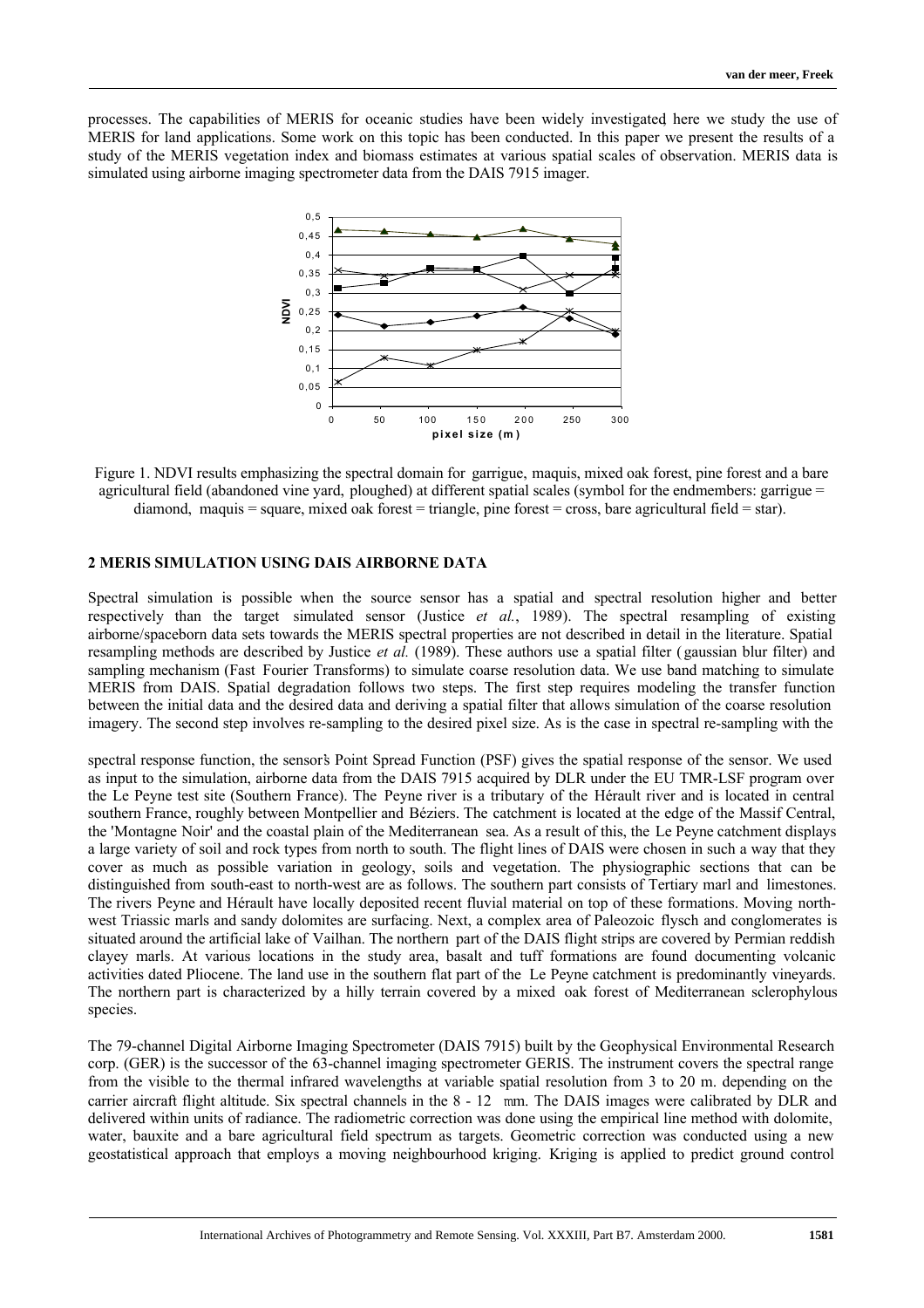points from a set of measured differential GPS samples in the field. Usually airborne datasets are not oriented towards the north because of disk space requirements, but rather stored in a file in the flight direction of the aircraft.



Figure 2. Vegetation indices for different target types at different spatial resolutions ranging from 6m. up to 294 m. (from top left to bottom right: NDVI, WDVI, SAVI, GEMI, TSAVI, PVI, MSAVI2, MSAVI, symbol for the endmembers: garrigue = diamond, maquis = square, mixed oak forest = triangle, pine forest = cross, bare agricultural  $field = star$ ).

### **3 MERIS VEGETATION INDICES**

Five regions of interest (ROI) were defined in the DAIS scene for selected target endmembers: garrigue, maquis, mixed oak forest, pine forest and bare agricultural field. For each of these endmembers the vegetation index values were calculated using the following equations, respectively:

$$
NDVI = \frac{NIR - red}{NIR + red}
$$
 [1]

$$
PVI = \underbrace{\mathcal{Q}}_{\mathfrak{E}\sqrt{a^2 + 1}} \underbrace{\mathcal{Q}}_{\mathfrak{E}} \star \left( NIR - a \star r - b \right)
$$
 [2]

$$
\mathfrak{F}\sqrt{a^2 + 1}\mathfrak{F}
$$
  
WDVI = *NIR - a \* red* [3]

$$
SAVI = \frac{\emptyset \quad NIR - red}{\mathfrak{F}_{NIR} + red + L} \mathfrak{F}_{\mathfrak{F}}^{\mathfrak{F}} \quad (\mathfrak{l} + L) \tag{4}
$$

$$
\text{TSAVI} = \frac{a * (NIR - a * red - b)}{(b * NIR + red - b * a + X * (1 + a * a))}
$$
 [5]

$$
\text{MSAVI} = \frac{\varnothing}{\mathcal{E}_{NIR} + red + [1 - 2 * a * NDVI * WDVI]_{\text{IS}}^{\text{ce}}} \mathcal{E}_{\text{I}} + [1 - 2 * a * NDVI * WDVI \cdot \text{I}[6]
$$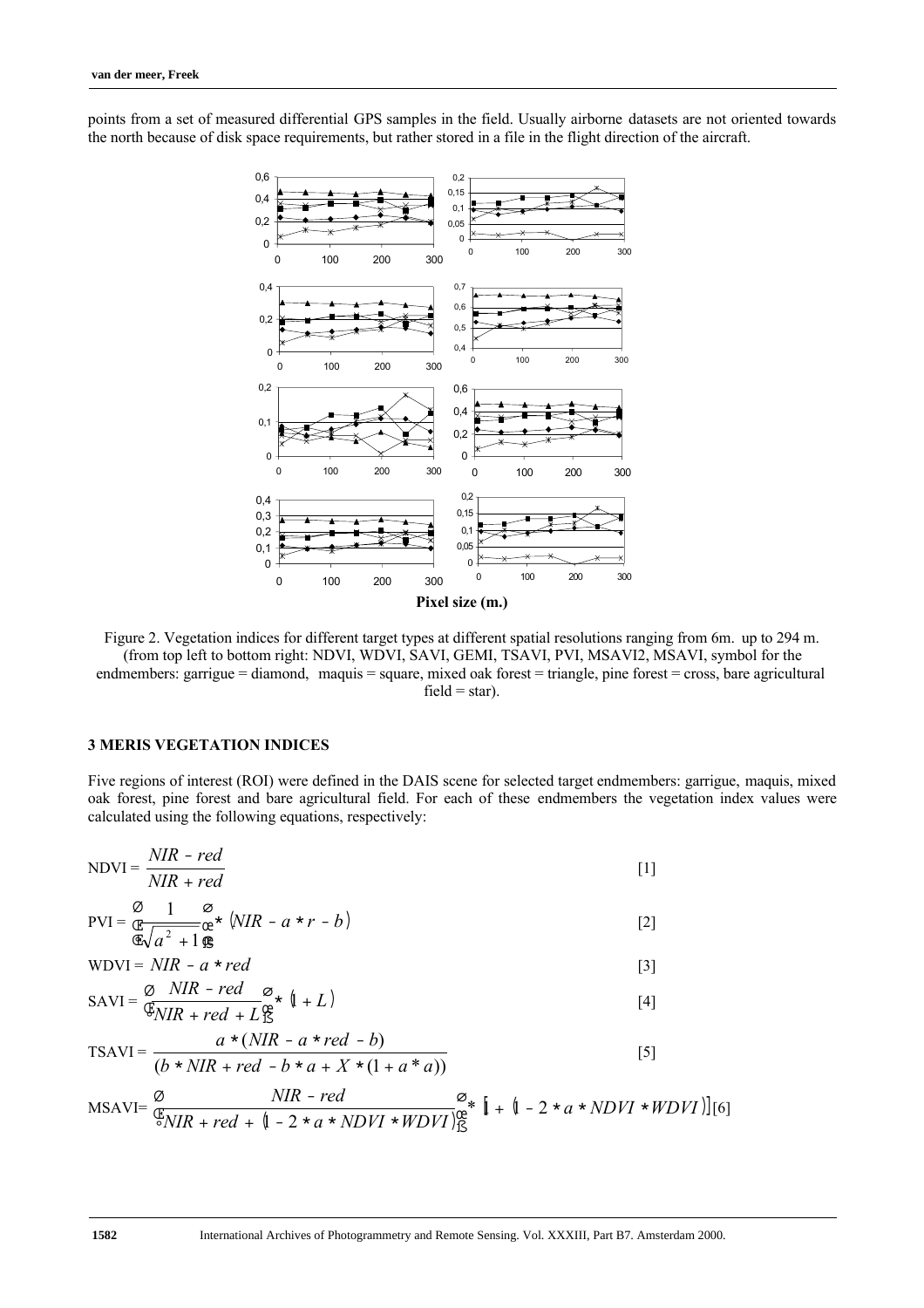$$
MSAVI2 = \frac{\mathcal{D}_2 NIR + 1 - \sqrt{2NIR + 1}^2 - 8(NIR - red)}{\mathcal{E}} \mathcal{E}
$$
\n
$$
17 \text{ J}
$$
\n
$$
\mathcal{E}
$$

GEMI =  $[eta * (1 - 0.25 * eta)] - \frac{\cancel{0} \cdot \cancel{0} \cdot \cancel{0}}{(\frac{\cancel{0}}{2} - 1 - red)}]$ ø Œ º Ø  $[eta * (1 - 0.25 * eta)] - \frac{\text{pred}}{9} - \frac{0.1}{1 - red}$ 1  $(1 - 0.25 * eta)] - \frac{\text{pred} - 0.125 \varnothing}{\text{er}}$  [8]

where *NIR* is the near infrared reflectance (MERIS band 12 at 775nm., DAIS band 17 at 773nm.), red is the red reflectance (MERIS band 7 at 665nm., DAIS band 11 at 671nm.), *a* is the slope angle between the soil line and the near infrared axis, *b* is the offset of the soil line, *X* is the x factor described earlier, *L* is the *L* factor described earlier, and *eta* is defined as

$$
eta = \frac{2 * |NIR)^{2} - \text{red }r^{2} + 1.5 * NIR + 0.5 * \text{red }r}{NIR + \text{red } + 0.5}
$$
 [9]

Biomass estimates were derived in the field from 120 transects of 30 meters. For shrubs, the method of Pereira *et al.* (1993) was used which applies the following formula to calculate biomass:

shrubs = 
$$
0.642 * (h_s)^{0.075} * (d_s)^{2.4901} * 166.67 * N_s
$$
 [10]  
For trees we used the method of Floret *et al.* (1989) which applies the following equation:

$$
trees = \frac{(-16.6845 + (0.65729(d_t)^2 * h_t))}{6} * N_t
$$
\n[11]

where *h* is height in cm., *d* is diameter in cm. and *N* is the counts. To assess above ground biomass (AGB) from spectral information a spreadsheet database was created with geographic co-ordinates, cover types and AGB for trees, shrubs and their totals. All sample points were located in the DAIS and MERIS imagery and were added to the database. The database allowed statistical analysis of the spectral and biomass information, which enabled to create transfer models to assess AGB from spectral information.



Figure 3. Relation between DAIS NDVI and MERIS NDVI with  $y=x$  plot line offset by 0.15 yielding the best possible (but statistically insignificant) fit.

# **4 RESULTS OF VEGETATION INDEX AND BIOMASS ESTIMATES**

Comparing the different vegetation index values from the different ROIs at the different spatial scales (Figure 1 and 2) the following can be seen: the vegetation indices remain constant at all scales. As mixed ak forest is thought to cover the surface close to 100%, this ROI should give the highest vegetation index values. The garrigue endmember is thought to have the lowest value. Vegetation index values derived from the NDVI, SAVI, MSAVI, MSAVI2 and GEMI confirm this. The GEMI, however, has much higher values than the other indices. This maybe the result from the objective of the GEMI: to correct for atmospheric interactions. Alternatively, the radiometric calibration of the DAIS7915 image using the empirical line method is not sufficient. Figure 2 shows that the PVI, WDVI and TSAVI show a pattern contrary to that of the other vegetation indices. For these indices, mixed oak forest has the lowest vegetation index values and garrigue the highest. The PVI is an atmospheric sensitive index, and described above, a detailed look should be given to the accuracy of the performed radiometric calibration. The WDVI is calculated using a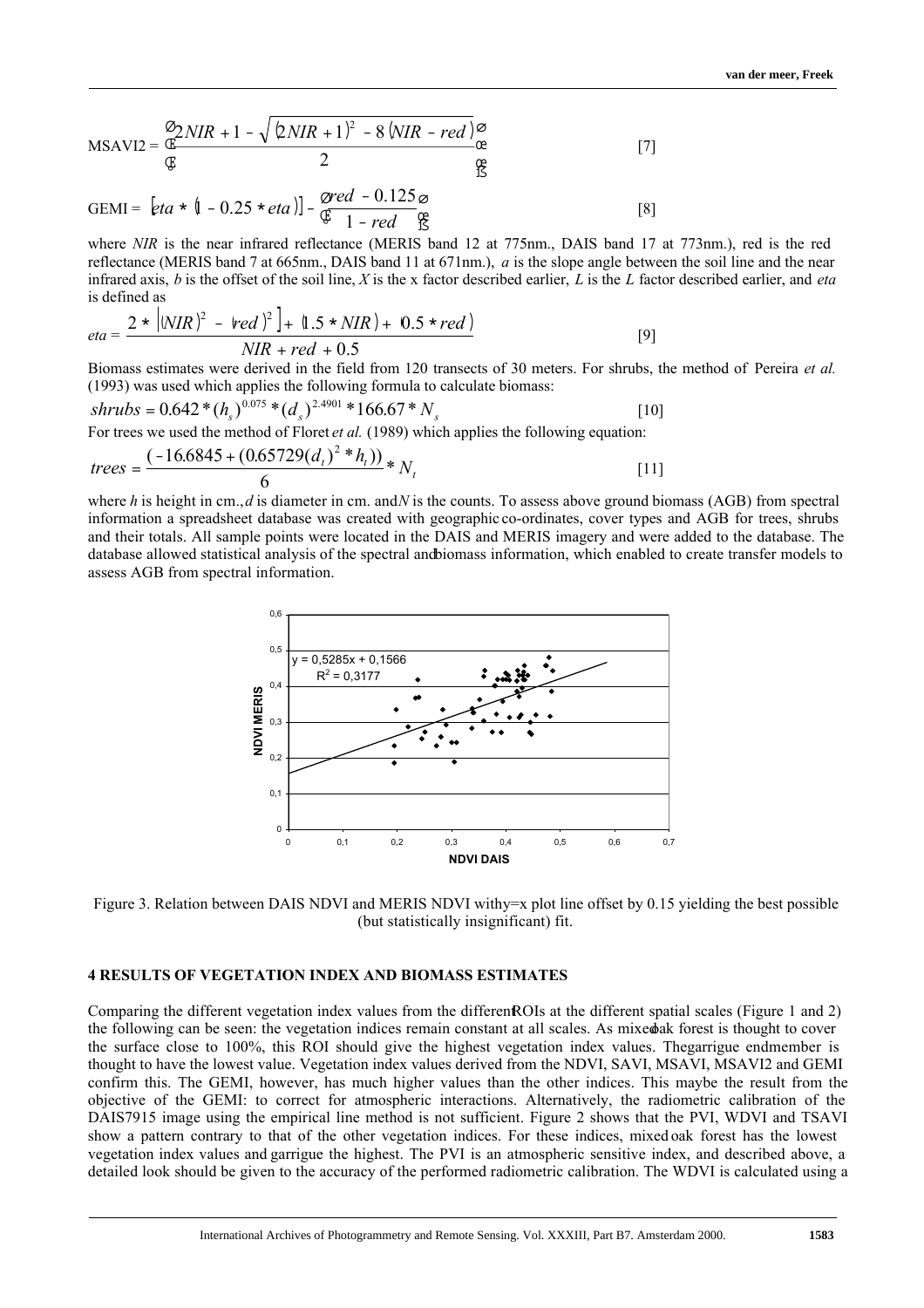soil line which might have been wrongly defined. The TSAVI is calculated using a soil adjustment factor (*X*). This *X*factor used (0.08) and may not be appropriate in our specific case. The curves show some irregularities, in some cases vegetation index values increase with increasing pixel size, sometimes vegetation index values decrease. Especially around the 250 m. pixel size, the maquis and the agricultural field values become very erratic. Pine vegetation index values show a decrease at 200 m. pixel size, while the other types still have increasing values.

Figure 1 illustrates the relation between NDVI and pixel size for the five different target typesgarrigue, maquis, mixed oak forest, pine forest and a bare agricultural field (i.e., an abandoned and ploughed vine yard). For four defined targets varying spatial resolution from 6 up top 300 m. has no effect on the NDVI and the curves are almost superimposed and distinct NDVI amplitudes can be seen. Mixedoak forest has the highest NDVI level (approximately 0.45), maquis and pine forest balance around 0.35, garrigue has values between 0.2-0.25 and the bare soil varies between 0.05 and 0.2. The NDVI for the endmember bare agricultural field tends to converge towards garrigue at larger spatial resolution due to the problem of not "seeing" a single agricultural field (spatial size: 120x180 m) at the MERIS spatial resolution of 300 m. The relation between the MERIS' and DAIS' NDVI is important because it relates to the spatial correlation between them. In theory one expects to fit a  $y=x$  linear through the data (Figure 3), however the best fit ( $r=0.31$ ) is obtained adding an offset of 0.15. A Pearson correlation between biomass and each spectral band reveals a modest but significant (p<0.05) correlation for most spectral bands from 0.32-0.44 (De Jong *et al*., 1998). When mathematical functions are fitted through these data of NDVI and biomass, an exponential fit provides the best result. As expected each fit has the shape of an extinction function and becomes saturated at larger vegetation biomass values (Figure 4). As the correlation between biomass and NDVI for DAIS is modest, for MERIS imagery hardly a correlation exists ( $r =$ 0.2). There are two possible causes for this (assuming the field measurements to be correct): 1) the MERIS spatial resolution is too coarse according to the field sampling scale or, 2) accurate AGB assessment is difficult (impossible) using DAIS (and thus MERIS) imagery.



Figure 4. Biomass assessment (AGB) using the original DAIS data (top graph) and the MERIS data (bottom graph). Ellipses (from left to right) identify pixels belonging to the targets.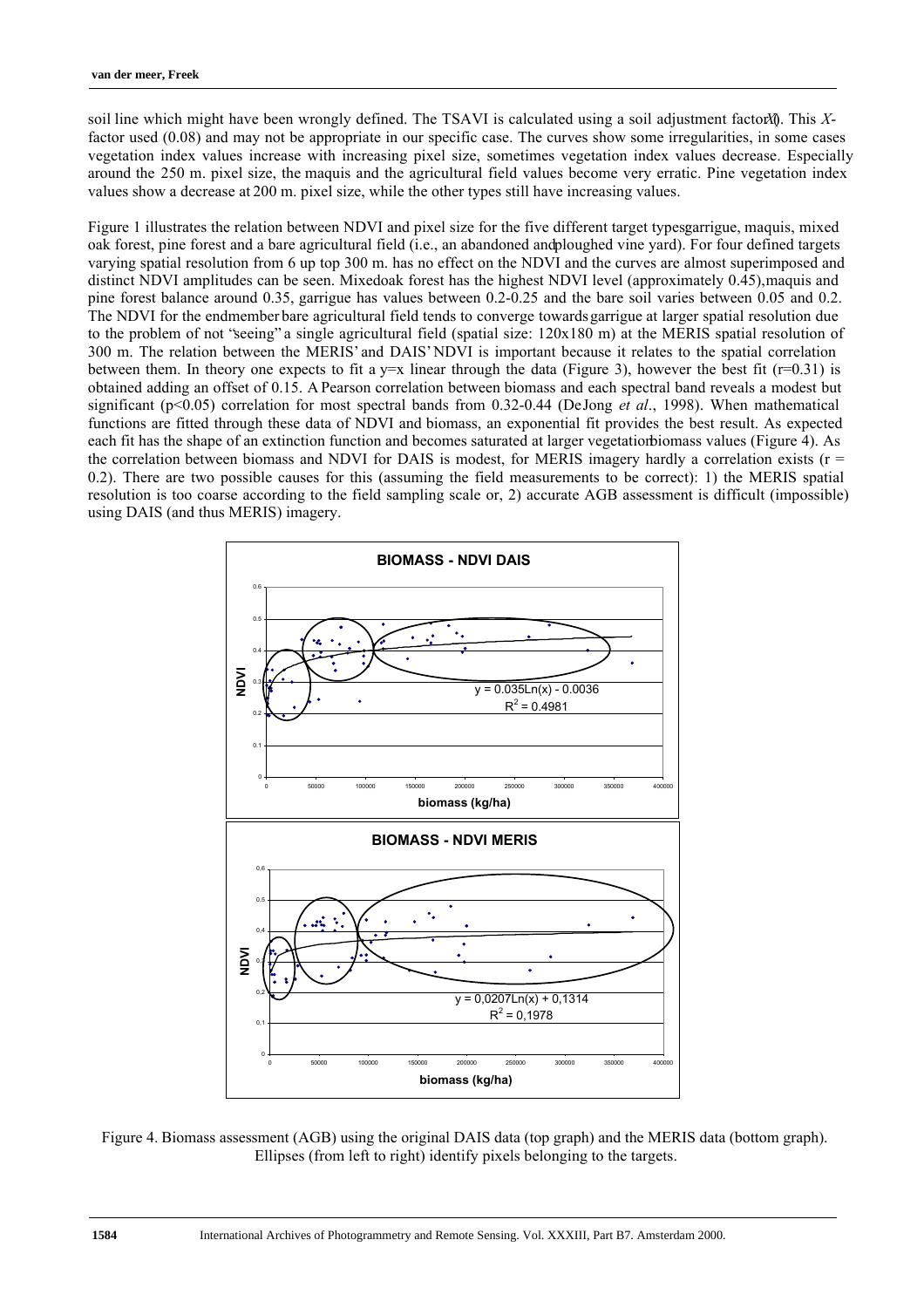### **5 RED EDGE POSITIONING ALGORITHMS FOR MERIS**

Two methods for estimating the red edge position of the vegetation spectrum, indicative for plant vitality, are in use: the method of Guyot & Baret (1988) and the method of Dawson & Curran (1998). The linear method is used here (Guyot & Baret 1988) assumes a straight slope of the reflectance spectrum around the midpoint between the reflectance at the NIR plateau and the reflectance minimum at the chlorophyll absorption feature in the red. This midpoint is then defined as the red edge index. This point may not coincide with the maximum of the first derivative, but it appears to be a very robust definition and it needs only a very limited number of spectral bands. Thus, this method is very useful for practical applications. Although the spectral bands of the MERIS standard band setting at the red edge slope are not optimally located, they can be used for applying the linear method for red edge index estimation. The bands to be used are located at 705 and 753.75 nm. However, since the latter band is located very close to the oxygen absorption feature of the atmosphere, an atmospheric correction must be applied previous to calculating the position of the red edge using the MERIS bands. Previous studies have shown that for bands located at about 700 and 740 nm, an atmospheric correction is not necessary since the red edge calculated in terms of reflectances equals the one calculated in terms of radiances. In Figure 5 a comparison of the red edge position calculated using the linear method interpolating between 700 and 740 nm and the linear method using the MERIS spectral bands is shown, thus interpolating between 705 and 754 nm, PROSPECT-SAIL simulation for a canopy with varying leaf chlorophyll content and various LAI values. The regression line  $re_{MERIS} = -409.0 + 1.574 * re_{700-740}$  is also plotted providing insight into the statistical viability of the data.



#### **Red Edge Position Comparison**

Figure 5. Comparison of the red edge position calculated using the linear method interpolating between 700 and 740 mm and the linear method using the MERIS spectral bands, thus interpolating between 705 and 754 nm, PROSPECT-SAIL simulation for a canopy with varying leaf chlorophyll content and various LAI values. The regression in  $r_{MERIS} = -1$  $409.0 + 1.574 * re_{700-740}$  is also plotted.

Results in this study show that there exists a nearly linear relationship for the linear method using either bands at about 700 and 740 nm or the MERIS bands, albeit that it not coincides with the 1:1 line. This means that we have to work with instrument-specific red edge indices. For MERIS, the above-mentioned linear relationship may be used for translating red edge index values obtained with one method (using the MERIS bands) into values obtained with the other method (based on bands at 700 and 740 nm). Deviations occur mainly at high red edge index values matching vegetation with a high chlorophyll content and with very high LAI values. To cope with this a non-linear function might be fitted. Another possibility is to fit a second linear relationship for the upper part of the curve. The breakpoint then seems to lie at about 720 nm for the standard linear method (coinciding with about 725 nm for the MERIS method). When fitting a linear function for this upper part of the curve (for the simulated data), the regression line yields:  $e_{MERIS}$  $=$  -243.7 + 0.668  $*$  re<sub>700-740</sub> r = 0.980. For the remaining part of the curve still the relationship given in the previous section will be used. The two regression lines are illustrated in figure 6. It appears, moreover, that the determination of the red edge index using the MERIS band setting becomes less sensitive to variations in chlorophyll content and LAI than the standard linear method using interpolation between 700 and 740 nm.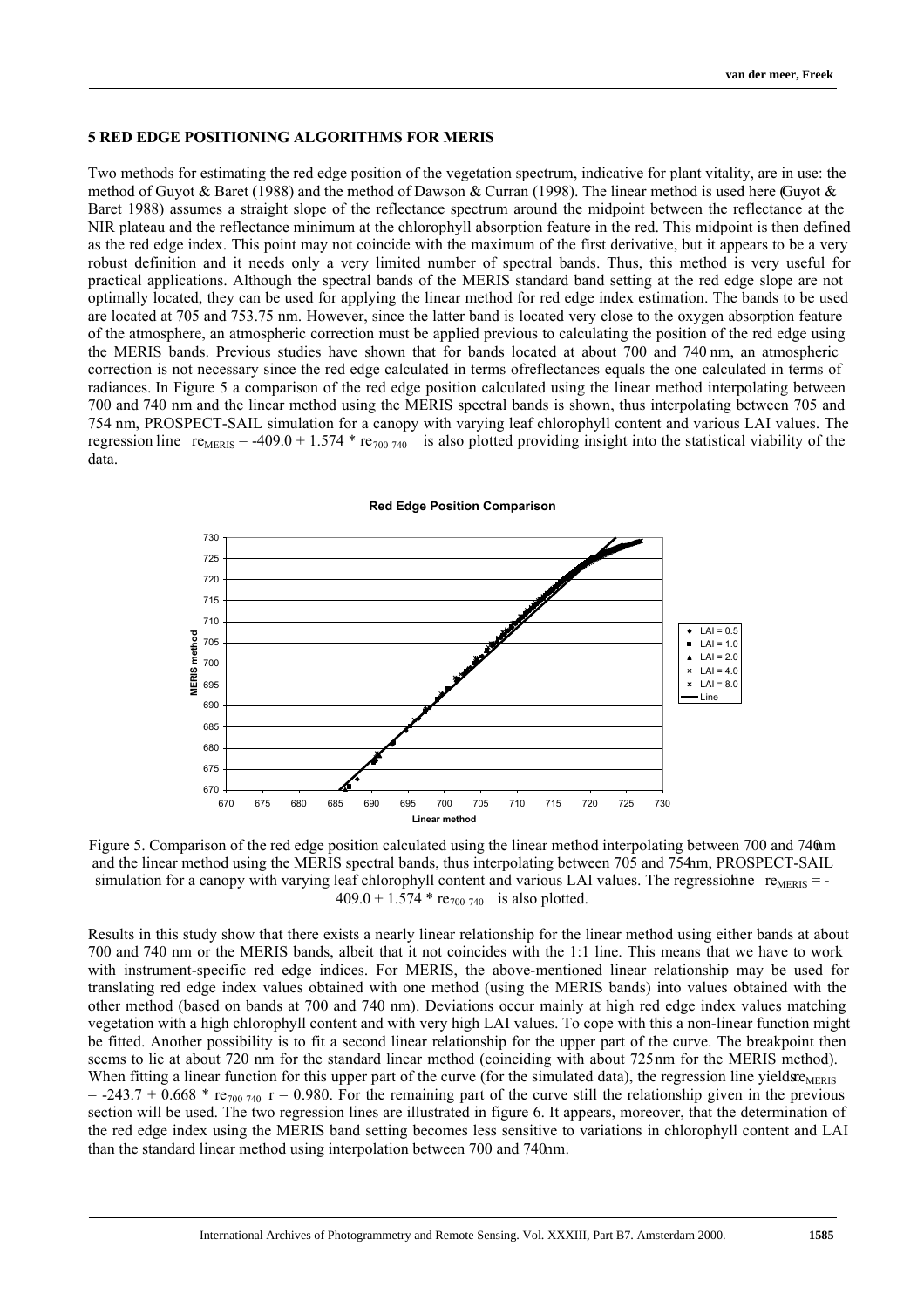

**Red Edge Position Comparison**

Figure 6. Comparison of the red edge position calculated using the linear method interpolating between 700 and 740 mm and the linear method using the MERIS spectral bands, thus interpolating between 705 and 754nm, PROSPECT-SAIL simulation for a canopy with varying leaf chlorophyll content and various LAI values. The two regression are also plotted: Line 1:  $r_{MERIS} = -409.0 + 1.574 * r_{700-740}$  Line 2:  $r_{MERIS} = -243.7 + 0.668 * r_{700-740}$ 

#### **6 CONCLUSIONS**

Simulated MERIS data from airborne DAIS data have been presented as well as an approach for the convolution necessary to obtain the data sets. We have gathered biomass data in the field partly from spectral measurements and have derived standard vegetation products from the image data at variable spatial resolutions. Five regions of interest were defined for the selected target endmember: garrigue, maquis, mixed oak forest, pine forest and bare agricultural field. The vegetation indices, although the differ amongst themselves, show to be remarkable constant with the spatial scale of observation. The NDVI for the endmember bare agricultural field tends to converge towards garrigue at larger spatial resolution due to the problem of "seeing" a single agricultural field (spatial size: 120x180 m) at the MERIS spatial resolution of 300 m. A Pearson correlation matrix between above ground biomass measured in the field and each spectral band reveals a modest but significant (p<0.05) correlation for most spectral bands (DeJong *et al.*, 1998). When mathematical functions are fitted through the NDVI and biomass data, an exponential fit gives the best fit showing the extinction and saturation at larger vegetation biomass values. As the correlation between biomass and NDVI for DAIS is modest, for MERIS imagery hardly a correlation is found  $(r = 0.2)$ . There are two possible causes for these results assuming the field measurements are correct and accurate: (1) the MERIS spatial resolution is too coarse relative to the field sampling scale or, (2) accurate above ground biomass estimates from DAIS (and thus MERIS) imagery are impossible to derive. This study has also shown that the MERIS standard band setting can be used for deriving red edge index values. It has paid no attention to the physical interpretation of red edge index values at the scale level of MERIS. The spatial resolution of MERIS is 300 m, so one hardly will observe single fields or objects of just one vegetation type. MERIS application concerns more the application at, for instance, the ecosystem level. Highest sensitivity to variations in vegetation variables, like chlorophyll content and LAI, occurs at the lower values of these variables. One may expect these ranges in variables more at the ecosystem level, particularly when looking at natural ecosystems.

#### **ACKNOWLEDGEMENTS**

This research is conducted as part of the MERILand project funded by the Netherlands Remote Sensing Board (BCRS) under contract 3.1/AP-06. Advice by Mike Rast and Steve Delwart (ESA-ESTEC) and Ingrid Janssen (BCRS) was highly appreciated. DAIS data over the Le Peyne test site were kindly provided under the DEMON project. We thank Stefan Sommer and Joachim Hill for their assistance. Andreas Mueller, Peter Strobl, Andrea Haushold, Rolf Richter, Franz Lanzl and many others from DLR are thanked for their excellent work during the 1996-1998 DAIS LSF campaigns. Peter Strobl is thanked for his advice on the data calibration. Spectra and biomass data were collected